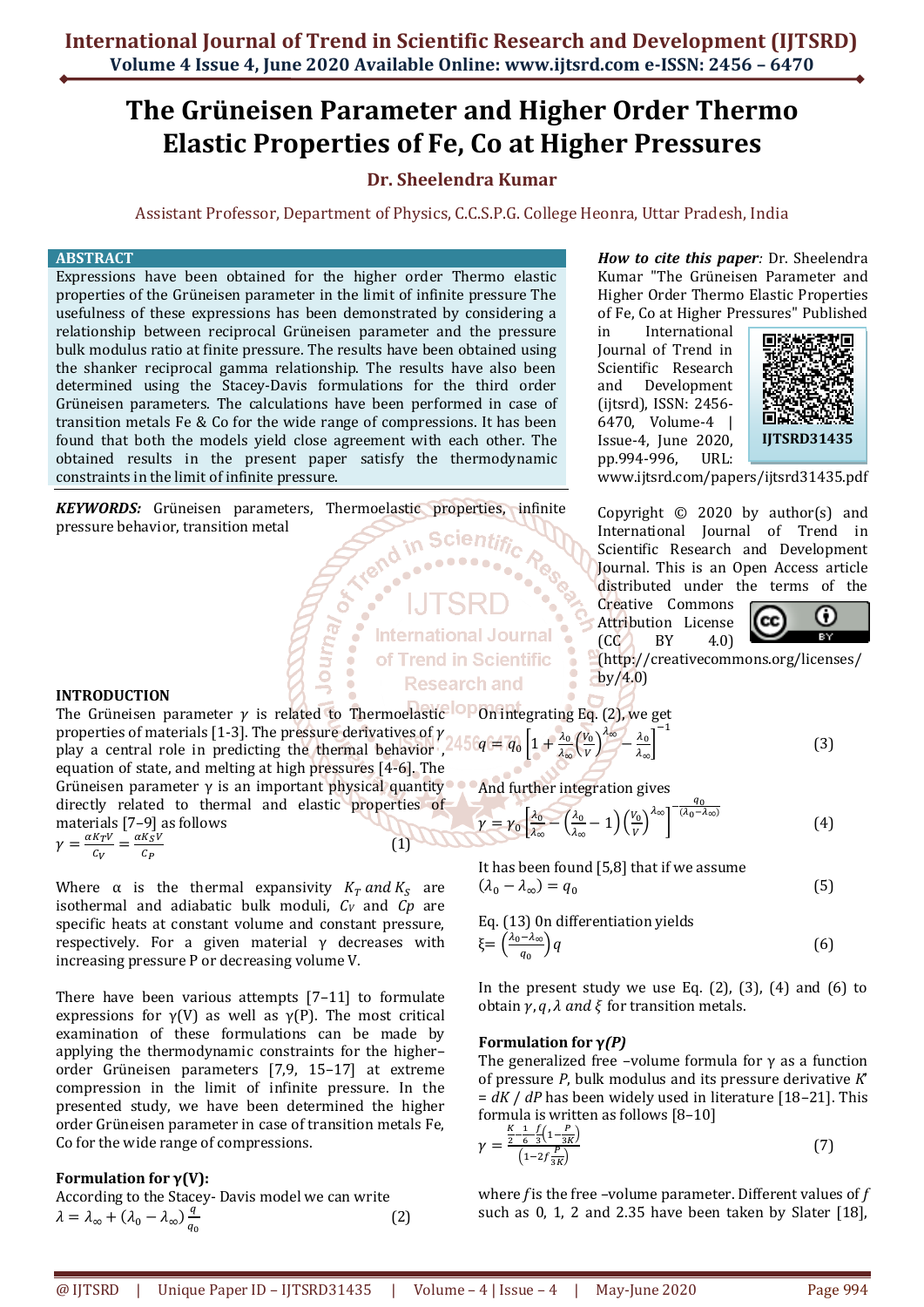Dugdale and MacDonald [19], Volume dependence of Grüneisen parameter 199

Vashchenko and Zubarev [20], and by Barton and Stacey [21]. The main difficulty associated with Eq. (7) is regarding the uncertainties in the value of *f* arising from various approximations involved in the derivation of the formula [9]. It is even more uncertain to use Eq. (7) for evaluating derivatives of *γ* because of difficulties in determining *df* / *dP* and *d*2 *f* / *dP*2 . Such calculations are tedious at finite pressures. However, it should be indicating that Eq. (7) in the limit of infinite pressure gives expressions [9, 15] which are free from the free –volume parameter *f.* An alternative formulation for *\_*(*P*) has been presented by Shankar et al. [17]. They proposed the following relationship

$$
\frac{1}{\gamma} = \frac{1}{\gamma_0} + K_{\infty} \left( \frac{1}{\gamma_{\infty}} - \frac{1}{\gamma_0} \right) \frac{P}{K}
$$
(8)

Where  $K_{\infty}$  is the minimum value of  $K^{\cdot}$  in the limit of infinite pressure. Eq.(8) satisfies the following identity [20, 3]  $\left(\frac{P}{v}\right)$  $\left(\frac{P}{K}\right)_{\infty} = \frac{1}{K_{c}}$ *∞* (9)

Eq. (8) yields the following expressions for the higher order derivatives of the Grüneisen parameter [16]  $\overline{q}$  $\frac{q}{\gamma} = K_{\infty} \left( \frac{1}{\gamma_{\circ}} \right)$  $\frac{1}{\gamma_{\infty}} - \frac{1}{\gamma_{0}}$  $\frac{1}{\gamma_0}\bigg)\bigg(1-K\dot{R}\frac{P}{K}\bigg)$  $\mathcal{L}$  (10)  $\cdots$  of  $\mathcal{L}$ 

$$
\lambda = \frac{\kappa \kappa^{2}}{(1 - K^{2}P/K)^{2}} \frac{P}{\kappa} + K^{2} + q
$$
\n(21)  
\n
$$
\xi = -\frac{2K\kappa^{2}}{\lambda(1 - K^{2}P/K)} - \frac{(K^{2}K^{2}P/K)^{2}}{\lambda(1 - K^{2}P/K)^{2}} - \frac{K^{2}K^{2}(\frac{P}{K})}{\lambda(1 - K^{2}P/K)} + q
$$
\n(22)  
\n
$$
\xi = -\frac{2K\kappa^{2}}{\lambda(1 - K^{2}P/K)} - \frac{(K^{2}K^{2}P/K)^{2}}{\lambda(1 - K^{2}P/K)} - \frac{K^{2}K^{2}(\frac{P}{K})}{\lambda(1 - K^{2}P/K)} + q
$$
\n(22)  
\n
$$
\xi = -\frac{2K\kappa^{2}}{\lambda(1 - K^{2}P/K)} - \frac{(K^{2}K^{2}P/K)^{2}}{\lambda(1 - K^{2}P/K)^{2}} - \frac{K^{2}K^{2}(\frac{P}{K})}{\lambda(1 - K^{2}P/K)} + q
$$
\n(22)

1

It should be mentioned that the expressions for γ, *q*, *λ* and *ξ* given above satisfy the boundary conditions in the limit of infinite pressure viz.  $\gamma_{\infty}$  and  $\lambda_{\infty}$  both remain positive finite whereas *q*∞ and *x*∞ both tend to zero. Equations (8), (10), (11) and (12) at infinite pressure become identical to the corresponding expressions derived from the basic principles of calculus which have the status of identities [13, 14, 16].

#### **INFINITE PRESSURE BEHAVIOUR**

P is a function of V such that increases continuously with the decreasing V. At extreme compression  $(V \rightarrow 0)$ , P becomes infinitely large, then we can write

$$
\left(\frac{dlnP}{dlnV}\right)_{V\to 0} = negative finite
$$
 (13)

Since  
\n
$$
\frac{dlnP}{dlnV} = -\frac{K}{P}
$$
\n(14)

Where K is bulk modulus  $K = -V \frac{dP}{dV}$ 

$$
\Lambda = -V \frac{dV}{dV}
$$
\n
$$
\Gamma = (12) \text{ and } (14) \text{ with } V
$$
\n
$$
\Gamma = (12) \text{ and } (14) \text{ with } V
$$

Eq. (13) and (14) yield  
\n
$$
\left(\frac{K}{P}\right)_{\infty} = positive finite
$$
 (16)

Now taking  $y = \frac{K}{R}$  $\frac{R}{p}$  and  $x = V$ 

in expression 
$$
\left(\frac{dln y}{dln x}\right)_{x\to 0} = 0
$$

Where y is a function of x such that y remains positive finite at  $x \rightarrow 0$ 

if y becomes zero at x
$$
\rightarrow
$$
 0  
\n
$$
\left[\frac{dln(K/P)}{dlnV}\right]_{V\rightarrow 0} = 0
$$
\n(17)

Because K/P is positive finite (Eq. 16), on solving Eq. (17), we get

$$
(1 - K \cdot P/K)_{\infty} = 0 \tag{18}
$$

Eq. (18) yields  

$$
K_{\infty} = \left(\frac{K}{P}\right)_{\infty} \tag{19}
$$

Equation (19) has the status of an identity [7,5, 20]. In view of Eq. (16), it is revealed from Eq. (19) thatK<sub>∞</sub>, the pressure derivative of bulk modulus,  $dK/dP$ , at infinite pressure remains positive finite.

### **Result and discussion**

 $\epsilon$ 

The quantities calculated as a function of pressure can be converted to those as a function of volume. and vice versa with the help of an equation of state theory. We use the Stacey K- primed equation of state [9] which is based on Eq.(9). And can be expressed as

$$
= \frac{1}{K_0} + \left(1 - \frac{K_{\infty}'}{K_0}\right) \frac{P}{K}
$$
 (20)

**nd in** Further integration of Eq. (21) gives  
\n**search** 
$$
\ln\left(\frac{V}{V_0}\right) = \left(\frac{K_0}{K_{\infty}} - 1\right) \left(\frac{P}{K}\right) + \frac{K_0}{K_{\infty}^2} \ln\left(1 - K_{\infty} \frac{P}{K}\right)
$$
 (22)

The Grüneisen parameter values  $\gamma$  and its higher order derivatives  $q \lambda$  and  $\xi$  calculated from the Shanker formulation [16] using Eq. (8), (10), (11) and (12). Values of  $\gamma$  *q*  $\lambda$  *and*  $\xi$  get decrease with the increment in value of pressure. In the Stacey-Davis formulation they are expressed as a function of  $V/V_0$ . At extreme compression, V tends to zero,  $q_{\infty}$  *and*  $\xi_{\infty}$  both tends to zero, but  $\gamma_{\infty}$  *and*  $\lambda_{\infty}$  both remains positive finite.

#### **Conclusion**

The Grüneisen parameter at extreme compression, the pressure for the earth inner core and outer core boundary, the melting temperature for Fe and Co is very close. The theory of materials at (*∞*) infinite pressure originally due to Stacey [5,7] and further developed by Shanker et al [12,13] has been extended in the present study. Values of  $\gamma$  *q*  $\lambda$  *and*  $\xi$  at finite pressures for transition metals (Fe, Co) and Calculated from the two formulations compare with each other. Results are quite similar for different transition metals (Fe, Co). Results can be produce using the input parameter given in table first. It should be emphasized that the pressure derivative of bulk modulus play the central role in determining Thermoelastic properties and equation of state of materials [1,3,21-23]. We thus obtain the following generalized expression for the higher pressure derivative of bulk modulus at infinite pressure.

 $(15)$